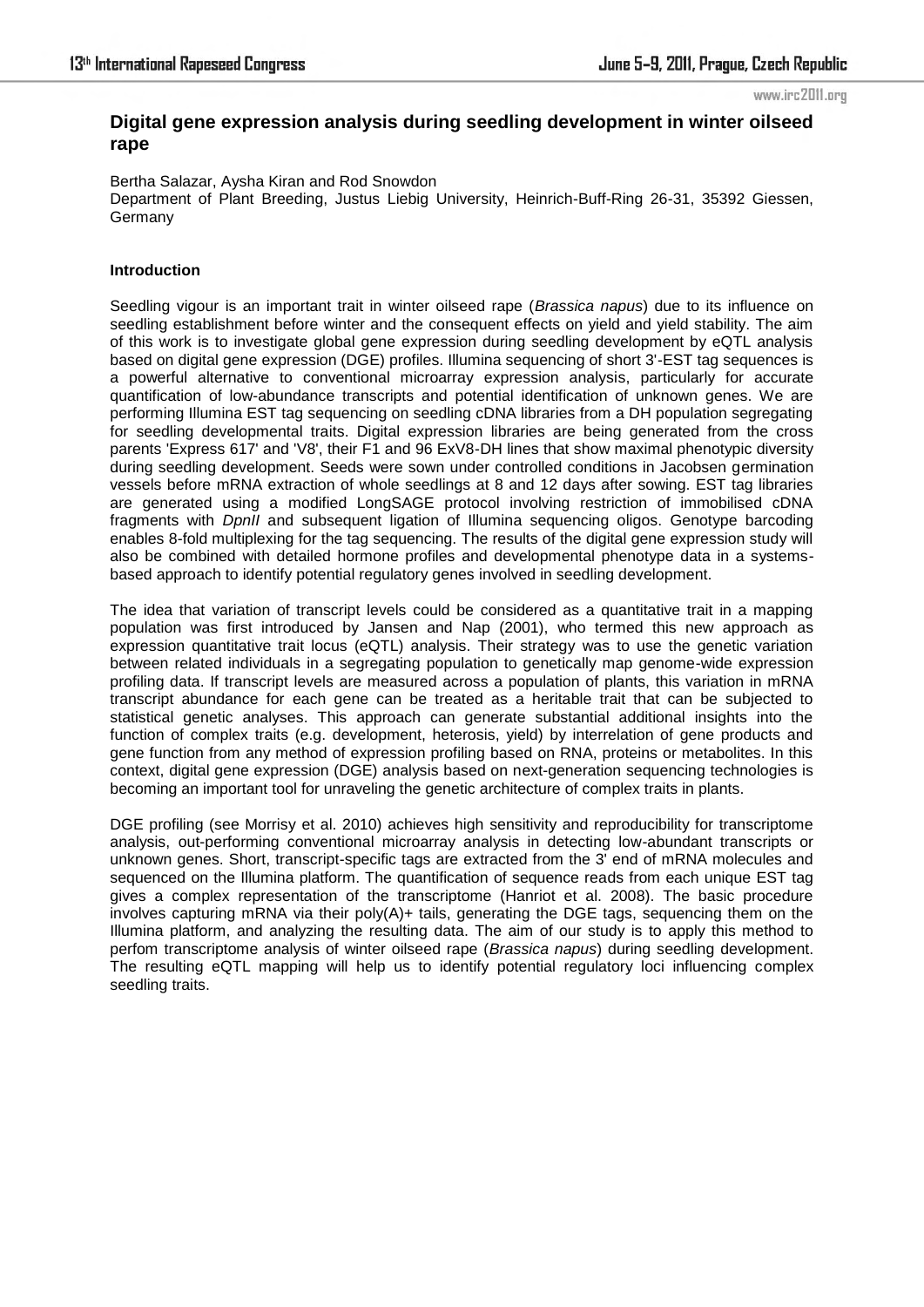#### **Material and Methods**

#### *Plant material*

A doubled haploid (DH) population of 250 lines from the cross Express 617 x V8 (ExV8-DH) was used for the work. Extensive phenotype and QTL data are available for seedling development, plant hormones, seed quality, germination, heterosis, seed yield and various yield related traits in the ExV8- DH population (e.g. Basunanda et al. 2010). Beside the parental lines, a total of 47 ExV8-DH lines with the highest and 47 with the lowest shoot fresh weight at two weeks after sowing, respectively, were selected for parallel transcriptome and hormone analysis.

#### *Growth conditions and sampling*

The 94 ExV8-DH lines, 'Express 617', 'V8' and their F1 were grown under controlled conditions in a climate chamber with 16h/8h, 20°C/15°C, RH 55% day/nigh conditions. Two experimental replications were performed under identical growth climate chamber conditions. Seeds were sown in Jacobsen germination vessels and seedlings were harvested at two time points, 8 and 12 days after sowing. Harvesting of whole seedlings was realised within one hour to prevent circadian clock effects during transcriptome analysis. All samples were inmediately shock-frozen in liquid nitrogen and stored at - 80°C until RNA extraction.

#### *RNA extraction and DGE-DpnII library preparation*

Total RNA was isolated from pooled seedlings from the two experimental replications by using TRIzol reagent (Invitrogen) according to manufacturer's protocol. The quality of the total RNA was evaluated on 1% agarose gels and concentration was estimated with a Nanodrop 1000 spectrophotometer. DGE tag library was constructed following the protocol of Morrissy et al. (2010) for digital gene expression by tag sequencing on the Illumina Genome Analyzer (reviewed in Figure 1). Total RNA (~100 µg) was incubated with oligo-dT Dynal magnetic beads (Invitrogen) to capture the polyadenylated RNA fraction. mRNA bound to the beads was then used as a template for first and second strand cDNA synthesis. Inmobilised double stranded cDNA was digested with *DpnII* to retain cDNA fragments from the most 3' GATC to the poly(A)-tail. Subsequently, the barcoded modified Illumina GEX adapter 1 was ligated to the free 5' end of the ds-cDNA. This modification in adapter 1 included four nucleotide "barcodes" for 8-fold multiplexing of sequencing reactions. ESTs were digested with *Mme*I, which cuts 17 bp downstream from its recognition site, detaching the fragments from the beads. After dephosphorilation and phenol extraction, the GEX adapter 2 was ligated to the 3' end of the tags. PCR amplification with only 13 cycles using Phusion polymerase (Finnzymes) was performed with primers complementary to the adapter sequences to enrich the samples for desired fragments.

The resulting 98 bp fragments were purified by excision from a 12 % polyacrylamide TAE gel. Quantification and quality assessment of the libraries was performed with an Agilent 2100 Bioanalyzer. Normalised libraries were pooled into 8-plex samples and sent for Illumina GAII sequencing by Service XS, Wageningen, Netherlands.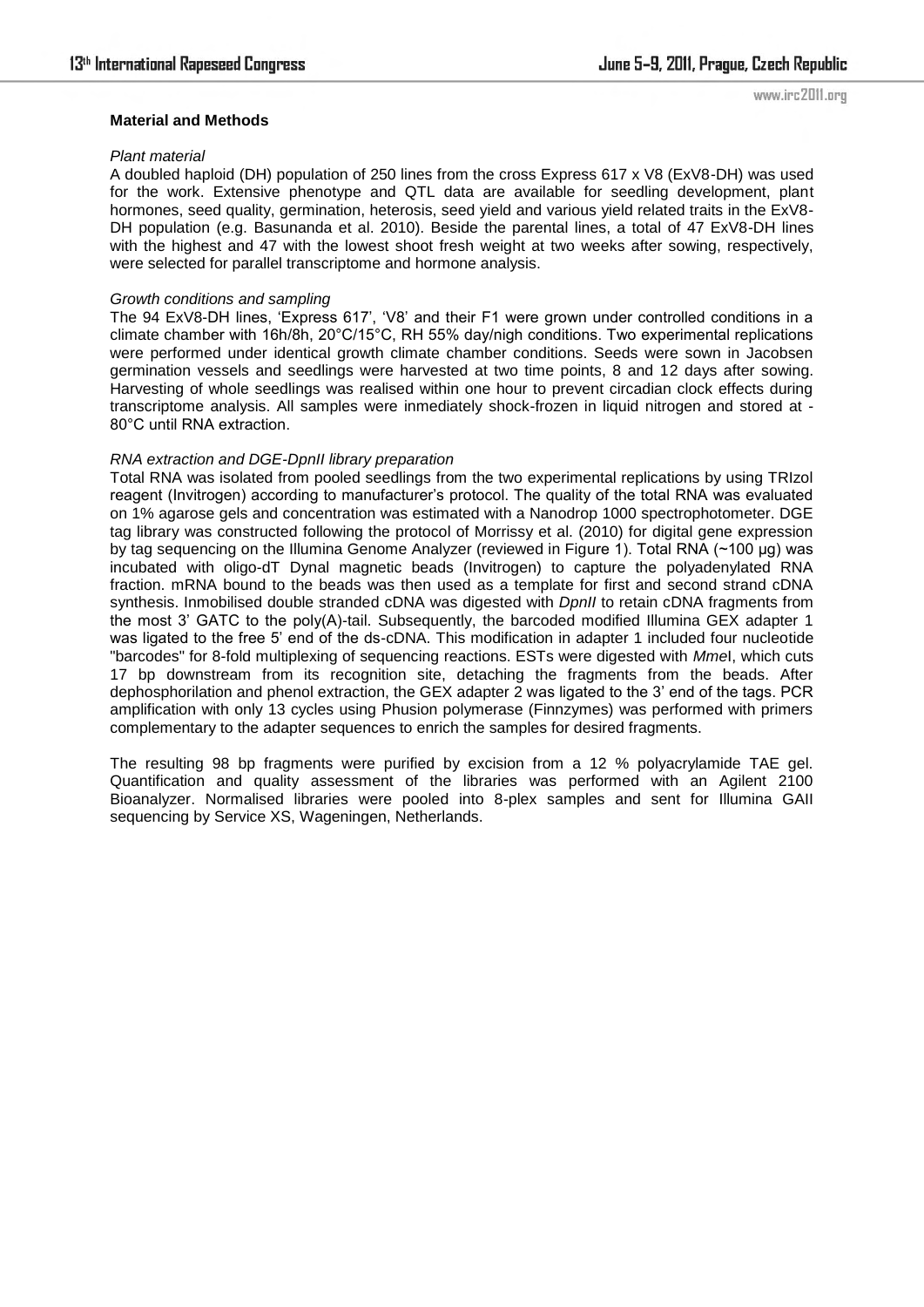

**Figure 1.** Overview of Illumina digital gene expression profiling



**Figure 2.** DGE-*DpnII* libraries loaded on 12% Polyacrilamide gels (PAGE). Staining was done by using SybrGreen DNA I (Lonza). Correctly sized fragments (98 bp) were excised carefully and incubated into elution buffer.

## **Results and Discussion**

Sequencing results from the first sequenced libraries show the power of this method for quantification of global gene expression. On average more than 3 million EST tags per sample can be obtained (30 million sequence reads from 8 samples), giving the potential for exact quantification of expression levels based on tag counts.

Sequencing and data analysis is currently in progress for all remaining libraries from the two time points with the 96 lines of the ExV8-DH population. The data will be used for eQTL analysis of seedling development in ExV8-DH. Furthermore the expression data will also be compared with other trait data including seedling developmental data and mass spectrometry quantification of seedling hormones from the same samples. A systems analysis using weighted gene co-expression network analysis will be applied by other partners in the project to identify gene networks involved in regulation of seedling development and vigour.